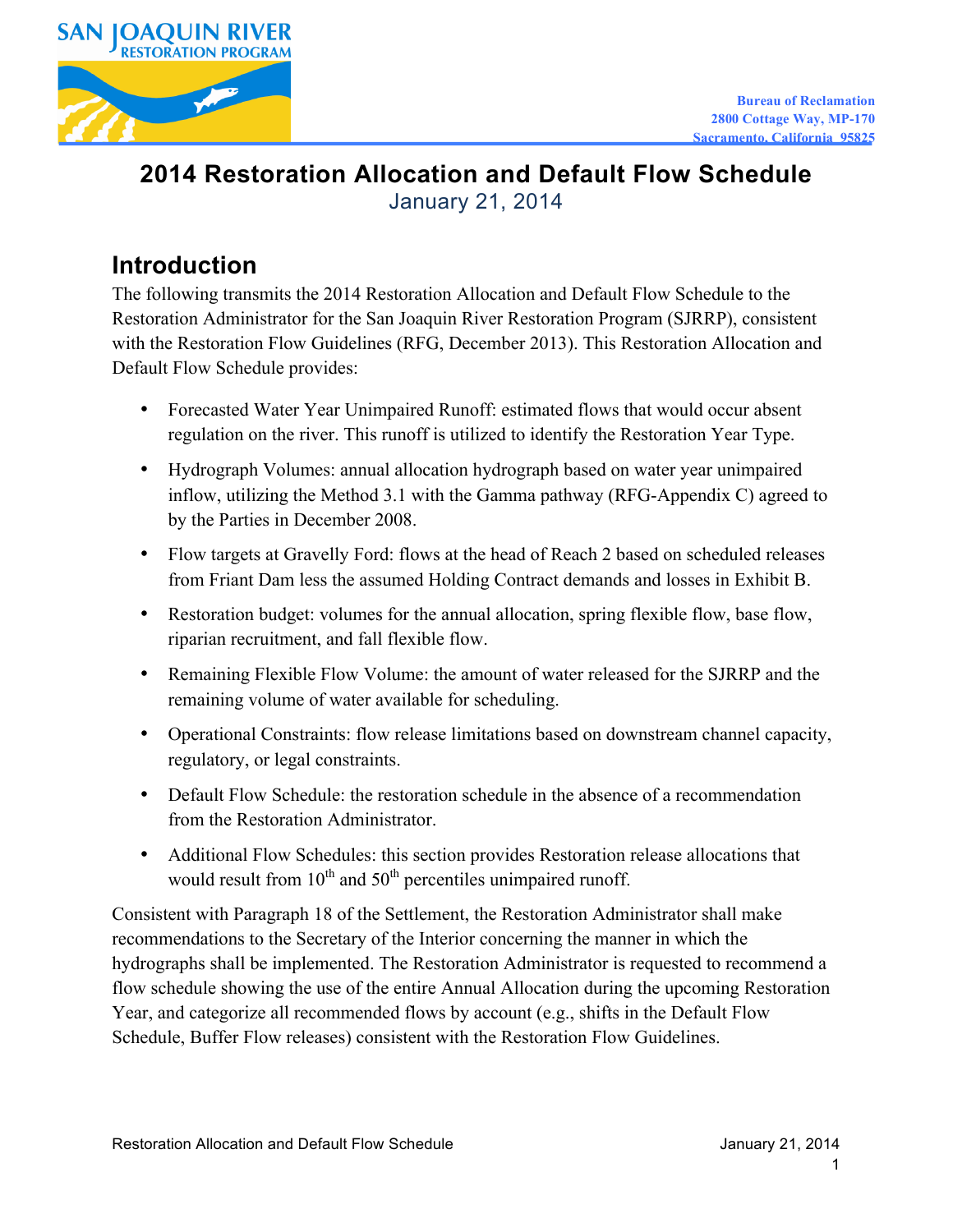# **Forecast Unimpaired Runoff**

Unimpaired runoff represents the natural water production of a river basin, unaltered by upstream diversions, storage, or by export or import of water to or from other watersheds. The forecast of the unimpaired runoff determines the potential river release requirements for the SJRRP. Information for forecasting the unimpaired runoff includes:

- The Bureau of Reclamation (Reclamation), Friant Division estimate of unimpaired flow to support the water supply allocation;
- The Department of Water Resources (DWR) Water Supply Index forecast latest update on January 1, 2014 (published on January 9, 2014) for Water Year 2014 San Joaquin River inflow to Millerton Lake Unimpaired  $Flow<sup>1</sup>$ ;
- The National Weather Service (NWS) Raw Ensemble Streamflow Prediction (ESP) Water Supply Forecast (Water Year 2014) for the San Joaquin River at Millerton Lake<sup>2</sup>;

Table 1 shows the 2014 San Joaquin River Water Year forecast breakdown at Millerton Lake. The latest DWR forecast is based on January 1, 2014 information while the NWS forecast is updated on January 15, 2014 including 38.5 thousand acre-feet (TAF) observed inflow. Since the 50% exceedance forecast is less than 1,831 TAF, the 90% exceedance forecast is used to determine the pattern year type. The pattern year type is critical low. Based on the method 1D (RFG, December 2013) for a critical low pattern year type, the DWR 90% forecast unimpaired runoff of 295 TAF is used to estimate the Restoration allocation, resulting in a **Critical Low Year** hydrograph for the SJRRP. A forecast of Critical-Low provides no flexibility to the Restoration Administrator to schedule flows.

| <b>Forecast Source</b> | 90%     | 50%     | 10%       |
|------------------------|---------|---------|-----------|
| DWR, January 1, 2014   | 295 TAF | 815 TAF | 1.950 TAF |
| NWS, January 9, 2014   | 177 TAF | 573 TAF | 1.817 TAF |
| NWS, January 15, 2014  | 163 TAF | 478 TAF | 1.661 TAF |

 **Table 1-San Joaquin River Water Year Forecast at Millerton Lake** 

 $\overline{a}$ 

<sup>1</sup> http:// http://cdec.water.ca.gov/cgi-progs/iodir?s=b120

<sup>2</sup> http://www.cnrfc.noaa.gov/rawESP\_WY.php?id=FRAC1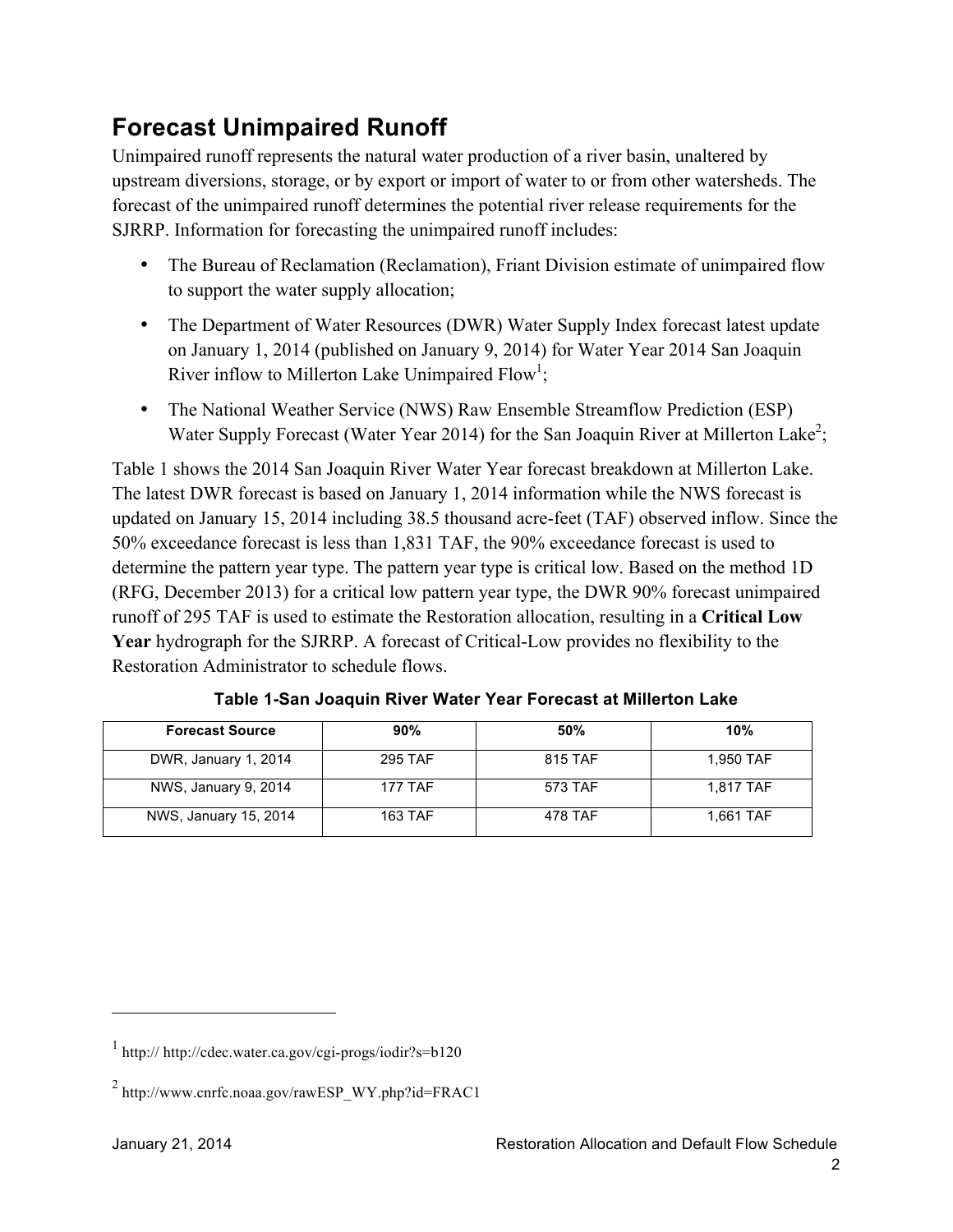## **Exhibit B Method 3.1 Hydrograph Volumes**

Table 2 shows the Exhibit B Method 3.1 hydrograph volumes and corresponding allocation volumes for the entire year, including total releases from Friant Dam and releases for the SJRRP in excess of Holding Contracts.

| <b>Flow Period</b> | <b>Releases from</b><br>Friant Dam (cfs) | <b>Flows Targets</b><br>at Gravelly Ford<br>(cfs) | <b>SJRRP Flows at</b><br><b>Gravelly Ford</b><br>(cfs) | <b>Release Volume from</b><br><b>Friant Dam for the</b><br><b>SJRRP at Gravelly</b><br>Ford (af) |
|--------------------|------------------------------------------|---------------------------------------------------|--------------------------------------------------------|--------------------------------------------------------------------------------------------------|
| Mar 1 - Mar 15     | 130                                      | 5                                                 | $\mathbf 0$                                            | $\mathbf{0}$                                                                                     |
| Mar 16 - Mar 31    | 130                                      | $\overline{5}$                                    | $\mathbf{0}$                                           | $\mathbf{0}$                                                                                     |
| Apr 1 - Apr 15     | 150                                      | 5                                                 | $\Omega$                                               | $\Omega$                                                                                         |
| Apr 16 - Apr 30    | 150                                      | 5                                                 | $\pmb{0}$                                              | $\mathbf 0$                                                                                      |
| May 1 - Jun 30     | 190                                      | 5                                                 | $\mathbf 0$                                            | $\mathbf{0}$                                                                                     |
| Jul 1 - Aug 31     | 230                                      | 5                                                 | $\mathbf{0}$                                           | $\mathbf 0$                                                                                      |
| Sept 1 - Sept 30   | 210                                      | 5                                                 | $\mathbf{0}$                                           | $\mathbf{0}$                                                                                     |
| Oct 1 - Oct 31     | 160                                      | $\overline{5}$                                    | $\mathbf 0$                                            | $\mathbf{0}$                                                                                     |
| Nov 1 - Nov 6      | 130                                      | 5                                                 | $\mathbf 0$                                            | $\Omega$                                                                                         |
| Nov 7 - Nov 10     | 120                                      | $\overline{5}$                                    | $\mathbf{0}$                                           | $\mathbf 0$                                                                                      |
| Nov 11 - Dec 31    | 120                                      | 5                                                 | $\mathbf 0$                                            | $\Omega$                                                                                         |
| Jan 1 - Feb 28     | 100                                      | 5                                                 | $\mathbf{0}$                                           |                                                                                                  |
|                    |                                          |                                                   |                                                        | Total=0                                                                                          |

**Table 2—Exhibit B Method 3.1 Hydrograph Volumes** 

cfs=cubic feet per second

af = acre-feet

## **Restoration Budget**

Table 3 shows the components of the restoration budget for March 1, 2014, through February 28, 2015. All the flow accounts—Spring flexible flow, base flow, riparian recruitment, and Fall flexible flow—are without any balance because the Restoration Year Type is critical low. The estimated total allocation consists of 116,866 acre-feet riparian release and 0 acre-feet restoration release. The total flow volume for restoration as well as various accounting flow components will change with an updated unimpaired flow forecast outside of the critical low range.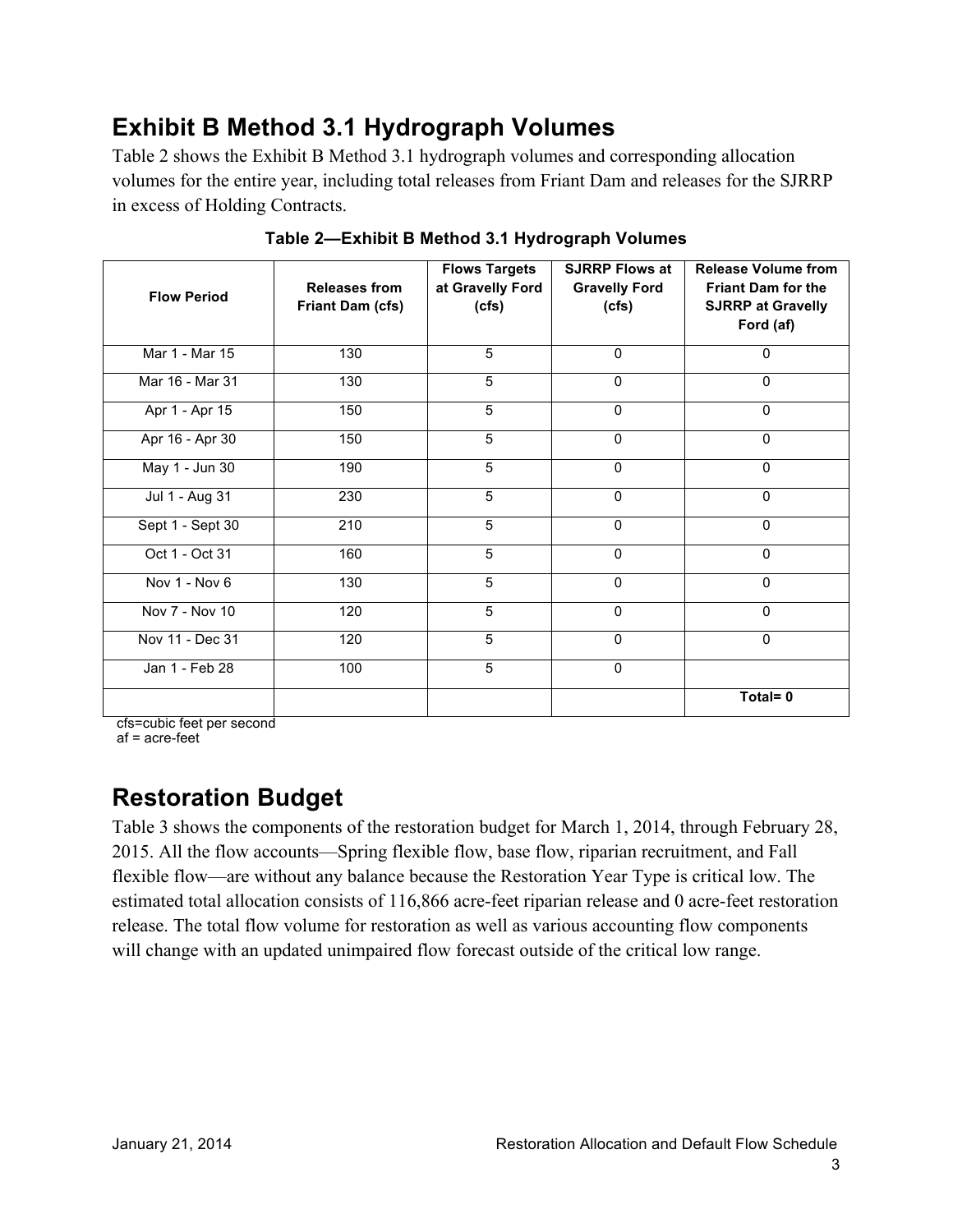| <b>Schedule</b><br><b>Start</b><br><b>Date</b> | <b>Friant</b><br><b>Releases</b><br>(cfs) | Gravelly<br>Ford<br><b>Flow</b><br><b>Targets</b><br>(cfs) | Riparian<br><b>Demand</b><br>(cfs) | Riparian<br><b>Demand</b><br>(af) | <b>Base</b><br><b>Flow</b><br>(af) | <b>Spring</b><br><b>Flexible</b><br><b>Flow</b><br>(a f) | Fall<br><b>Flexible</b><br><b>Flow</b><br>(a f) | Riparian<br>Recruitment<br><b>Flow</b><br>(af) |
|------------------------------------------------|-------------------------------------------|------------------------------------------------------------|------------------------------------|-----------------------------------|------------------------------------|----------------------------------------------------------|-------------------------------------------------|------------------------------------------------|
| Mar. 1                                         | 130                                       | 5                                                          | 130                                | 3,868                             |                                    | $\mathbf 0$                                              |                                                 |                                                |
| Mar. 16                                        | 130                                       | $\overline{5}$                                             | 130                                | 4,126                             |                                    | $\Omega$                                                 |                                                 |                                                |
| Apr. 1                                         | 150                                       | 5                                                          | 150                                | 4,463                             |                                    | $\Omega$                                                 |                                                 |                                                |
| Apr. 16                                        | 150                                       | 5                                                          | 150                                | 4,463                             |                                    | $\Omega$                                                 |                                                 |                                                |
| <b>May. 1</b>                                  | 190                                       | $\overline{5}$                                             | 190                                | 22,988                            | $\overline{0}$                     |                                                          |                                                 | $\mathbf 0$                                    |
| Jul. 1                                         | 230                                       | $\overline{5}$                                             | 230                                | 28,284                            | $\overline{0}$                     |                                                          |                                                 |                                                |
| Sep. $1$                                       | 210                                       | 5                                                          | 210                                | 12,496                            | 0                                  |                                                          |                                                 |                                                |
| Oct. 1                                         | 160                                       | $\overline{5}$                                             | 160                                | 9,838                             | 0                                  |                                                          |                                                 |                                                |
| Nov. 1                                         | 130                                       | 5                                                          | 130                                | 1,547                             |                                    |                                                          | $\Omega$                                        |                                                |
| Nov. 7                                         | 120                                       | 5                                                          | 120                                | 952                               |                                    |                                                          | $\Omega$                                        |                                                |
| Nov. 11                                        | 120                                       | 5                                                          | 120                                | 12,139                            |                                    |                                                          |                                                 |                                                |
| Jan. $1$                                       | 100                                       | $\overline{5}$                                             | 100                                | 6,149                             |                                    |                                                          |                                                 |                                                |
| Feb. 1                                         | 100                                       | 5                                                          | 100                                | 5,554                             |                                    |                                                          |                                                 |                                                |
|                                                |                                           |                                                            | Total=                             | 116,866                           | 0                                  | $\mathbf 0$                                              | $\mathbf 0$                                     | $\pmb{0}$                                      |

 **Table 3 – Restoration Budget with Flow Accounts** 

cfs=cubic feet per second

af = acre-feet

### **Remaining Flexible Flow Volume**

The Friant release for accounting uses the most recent flow schedule. The amount of water remaining for flexible flow scheduling is the volume of flexible flow water in excess of releases required to meet riparian demands, less past releases. Table 4 shows the estimated remaining volume.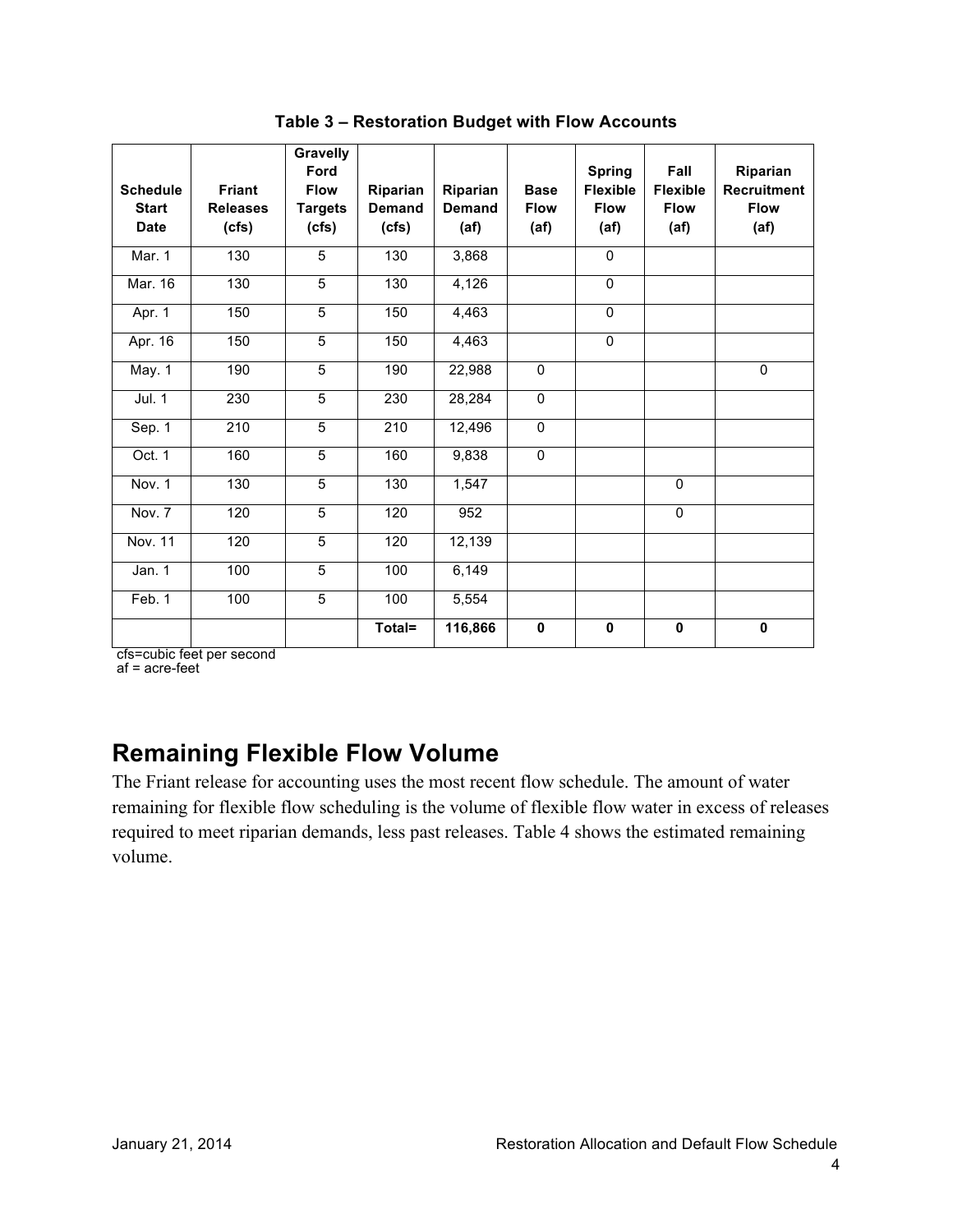| <b>Flow Account</b>                                           | <b>Yearly Allocation (af)</b> | <b>Release up to Date</b><br>(af) | <b>Remaining Flow Volume (af)</b> |
|---------------------------------------------------------------|-------------------------------|-----------------------------------|-----------------------------------|
| Spring Flexible Flow+<br>Base Flow (March 1-<br>May 28, 2014) |                               | 0                                 | 0                                 |
| <b>Riparian Recruitment</b>                                   | 0                             | 0                                 | 0                                 |
| <b>Fall Flexible Flow</b>                                     | 0                             | 0                                 | 0                                 |
| <b>Buffer Flow</b>                                            | 0                             | 0                                 | 0                                 |
| <b>Purchased Water</b>                                        | ი                             | ი                                 | 0                                 |

 **Table 4 – Estimated Flexible Flow Volume Remaining** 

af= acre-feet

## **Operational Constraints**

Operating criteria such, as channel conveyance capacity, ramping rate constraints, scheduled maintenance, and downstream seepage concerns, may restrict the release of Restoration Flows during non-critical low Restoration Year Types. At this time, channel capacity does not constrain restoration releases from Friant Dam because there are no restoration releases. Reclamation will coordinate with the Restoration Administrator through the weekly Flow Scheduling Subgroup conference calls and on an as-needed basis.

### **Default Flow Schedule**

The Default Flow Schedule identifies how Reclamation will schedule the restoration allocation during the non-critical low years in the absence of a recommendation from the Restoration Administrator, consistent with the Settlement. Since the Restoration Year Type is Critical Low, the default flow schedule is simply the riparian demand from the Exhibit B in the Settlement (Table 5). Subsequent default schedules will be derived from new flow forecasts and will be modified based on the restoration flow volume remaining for the year. The current default flow schedule is shown for the Spring flexible period which could be modified based on the March 1 updated flow forecast to be published on March 10, 2014.